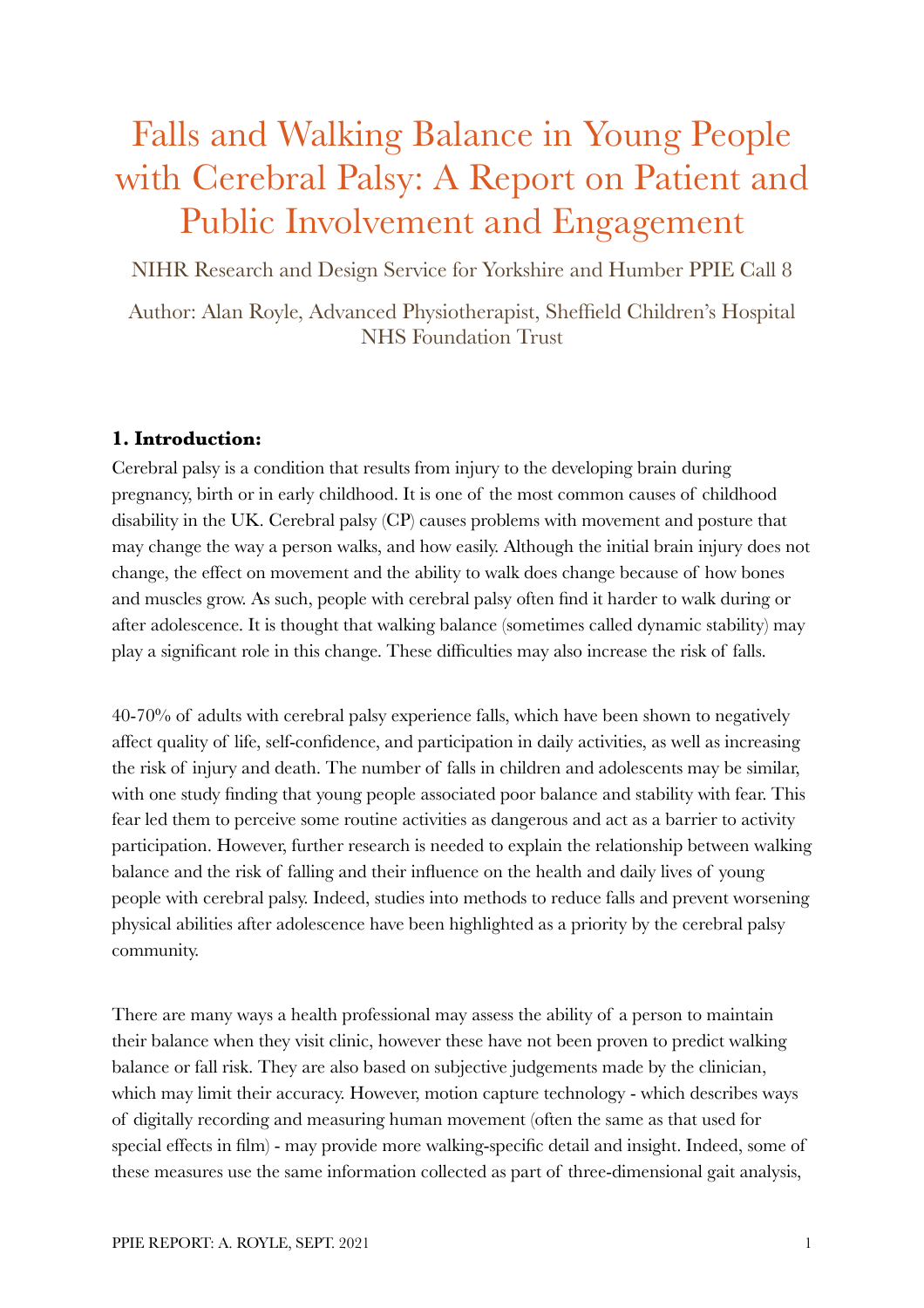a service provided at the Sheffield Children's Hospital that assesses how people walk. Gait analysis is recommended for individuals with cerebral palsy in order to measure function, inform clinical decision making processes, and improve outcomes. However, there has been no published attempt to relate objectively measured walking dynamic stability (hereby referrer to as 'waling balance') to falls risk, nor validate these measures against current clinical standards in young people with cerebral palsy. As such, there is a clinical imperative to explore the relationship between falls risk and walking balance, and understand its impact on the lived experiences of young people with CP.

This research proposal, therefore, asks: Is falls risk associated with impaired walking balance in young people with cerebral palsy, and how does it relate to their experience of daily walking?

# **2. Aim:**

- Confirm whether walking balance, falls or fall avoidance are research priorities for the group.
- Determine what falls, 'dynamic stability' and 'balance' mean to the young people and agree on the term(s) to use in future discussions and proposals.
- Gain insight into the experience of falls, fall avoidance, and walking balance for the young people with cerebral palsy, including how these experiences have changed with age.
- Gain insight into the acceptability and utility of gait analysis and wearable technology for the young people with cerebral palsy.
- Gain initial user feedback on a questionnaire designed to identify fall risk.

# **3. Recruitment:**

Individuals were eligible to contribute if they had a clinical diagnosis of CP, aged between twelve and eighteen, and regularly walked independently without walking aids. For practical reasons as well as budgetary constraints, those with severe learning difficulties or who were unable to participate in group discussions without an interpreter were not eligible to contribute (but should be considered in future PPIE proposals). Six contributors were sought, a number regarded as acceptable for focus group-type activities and the maximum number that could be funded with the available budget.

Contributors were sought from multiple sources and wide geographical areas to maximise the probability that the group would be representative of the population of interest (young people with CP in the UK). In line with data protection laws and guidance, first contact with young people and their families was made by the clinician known to the family, who would then gain consent to share their contact details with the PPIE project lead (author). Services at the Sheffield Children's Hospital (SCH) included orthopaedic clinics specialising in CP, the mainstream community physiotherapy department, extended scope practitioner clinics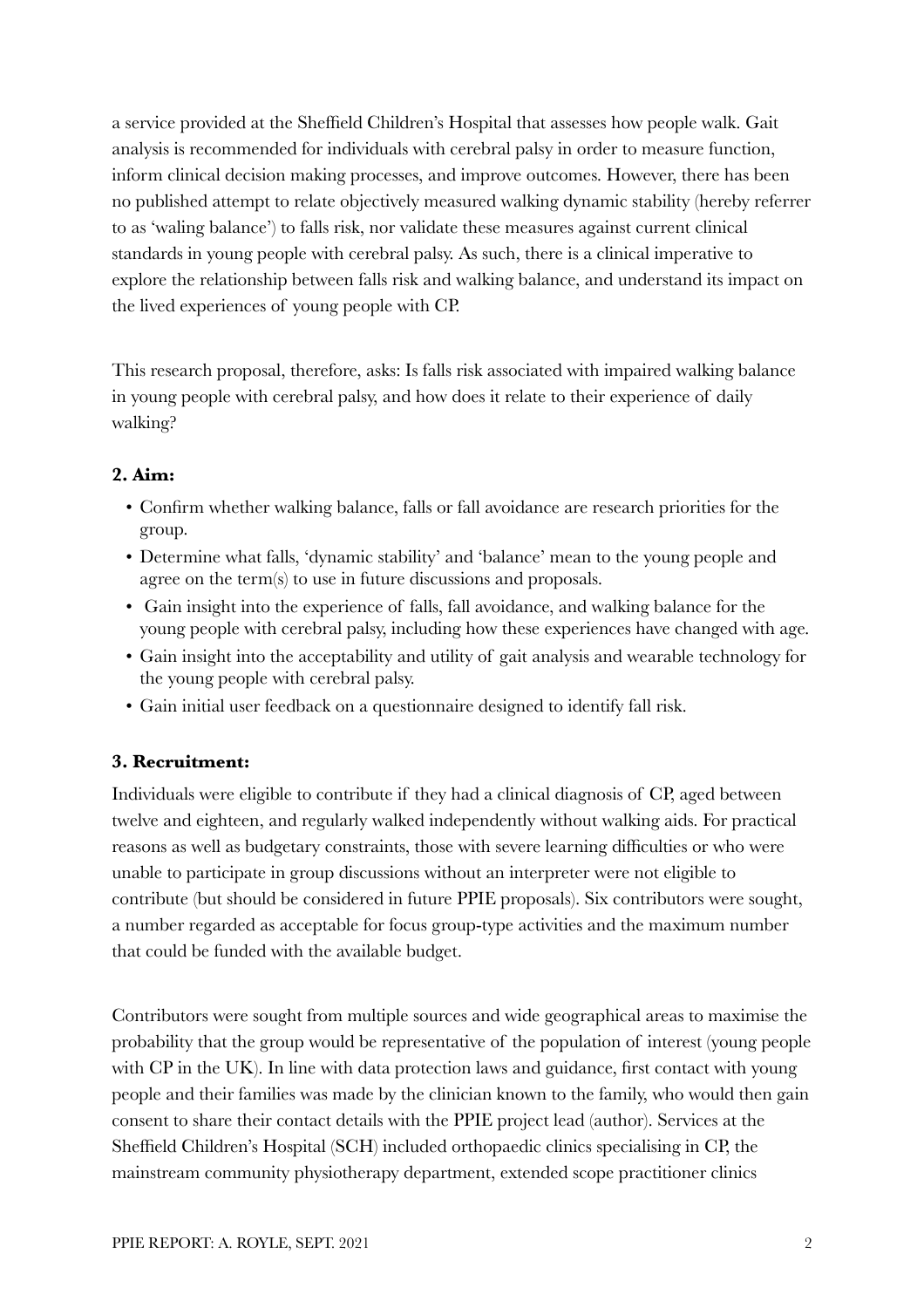specialising in CP, and the gait analysis service. A single-sided information sheet for clinicians, families and young people was produced that provided a summary of the project and contact details (Appendix 1).

A charity - CP Teens - were also contacted and asked to promote the opportunity with their members. Although the charity were unable to help directly due to the volume of such requests they receive each month, one of their ambassadors did agree to endorse the project. They are an active blogger with links to organisations and individuals pertinent to the project and kindly agreed to support the project by sharing a post on Twitter containing the information sheet and encouraging people to apply. The interest this generated on Twitter provided access to often hard-to-reach groups and individuals typically outside the reach of local services.

All the recruiters were encouraging and positive about the project, and agreed to sign-post eligible families and young people. Although some agreed to look retrospectively at their caseloads, the favoured approach was generally 'as-they-attend'. In part, this was due to the busy caseloads clinicians were managing, with some displaying reluctance to make contact with families due to both time constraints and the (possibly unfounded) fear that these families might then seek an earlier follow-up or re-referral than would be otherwise indicated.

However, after two-weeks without recruiting from the above sources, opportunities to conduct the PPIE activity within the holiday period were shrinking. A decision was made, therefore, that the project lead (author) would actively recruit from families known within the service. Therefore, all six of the contributors were people identified as previous gait analysis service users. Approximately fifteen eligible young people were identified from the records in the past year and contacted by phone. This proved to be a fast and effective way to recruit individuals, giving an opportunity for young people and their families to ask questions or seek clarification. These calls became more refined as it became clear that a proactive approach would be required to ensure people would engage. For example, explicitly gaining consent to be called for a decision rather than simply leaving instructions on how to reply if they decided to contribute. In this way, enough participants were recruited within a week.

# **4. Contributors:**

Six young people contributed to the PPIE. They were aged between thirteen and seventeen (mean and standard deviation,  $16 \pm 2$  years). Three were male, three female. Two were functionally categorised by the Gross Motor Functional Classification Scale (GMFCS) as level I and five as level II (on a five point scale where a higher number indicates a more severe presentation). Two had hemiplegia (involvement on one side of the body), five had diplegia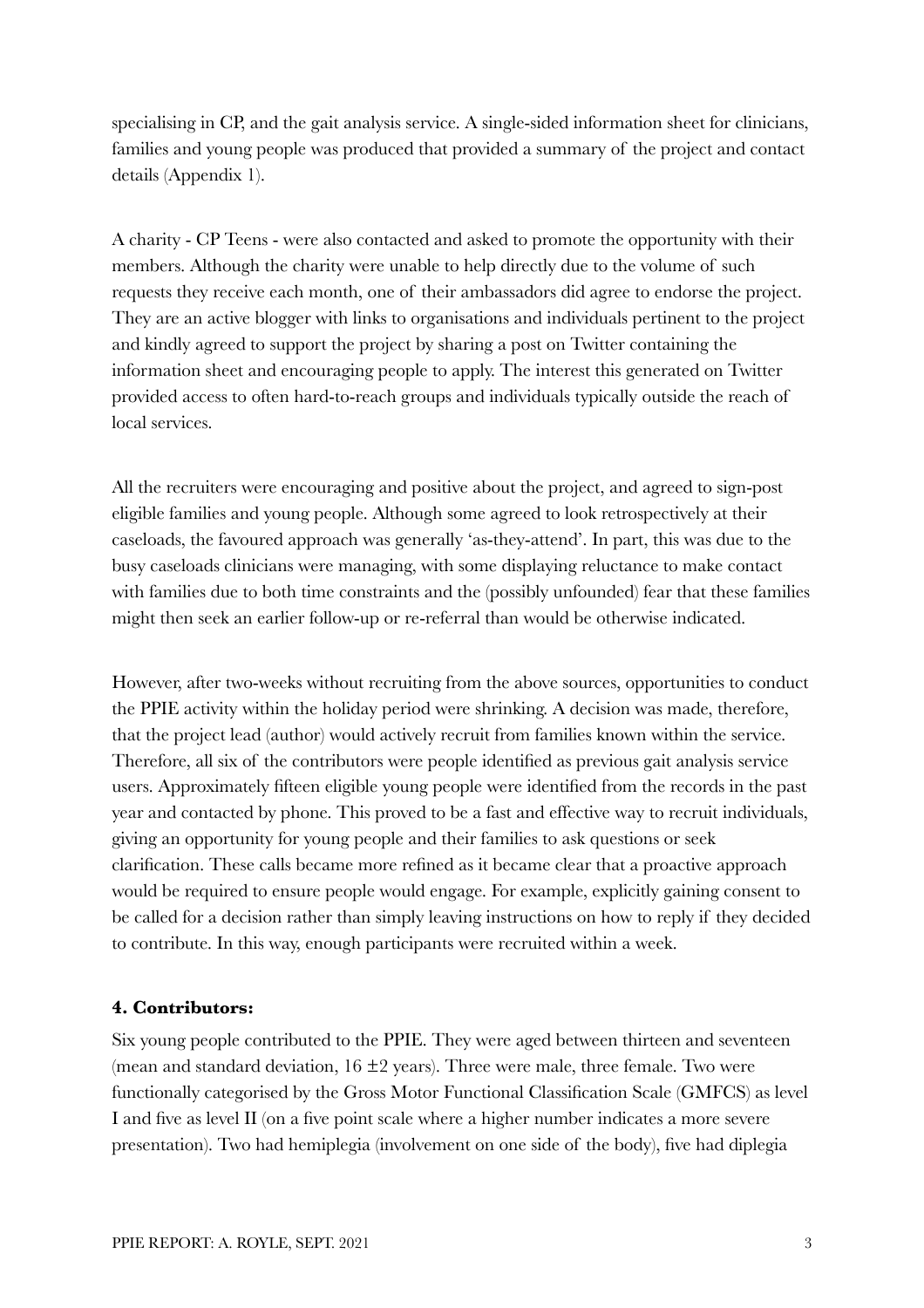(involvement primarily of both lower limbs). They were from a relatively wide geographical area, including West and South Yorkshire, Derbyshire, and Greater Manchester.

One of the contributors did not feel confident enough to participate in the group workshops, and therefore agreed to a separate interview, which was conducted in the presence of their parent (who also contributed to the conversation). The remaining five contributed to the online workshops on both occasions.

# **5. Description of the PPIE Activity:**

Once the group had been identified, it was possible to confirm two dates on which to hold virtual workshops. These workshops would be two-to-three hours each using the online video conferencing platform Google Meet. Prior to the event, those involved were kept up-to-date by email, informing them of dates, times, access instructions, and expectations. This was followed-up with a pack that included printed information sheets, consent documents, activity instructions, snacks, pen and paper (for use during the events for note taking etc.), and materials for the first activity (playdough and spaghetti). The packs were posted to every family a week before the event.

Written consent is not required for PPIE activity but because of the involvement of young people (including those under that the age of legal consent), the lack of local guidelines, and the potential for use of social media, a decision was made to garner consent through the use of bespoke consent document (Appendix 2). This would document the consent/assent of the contributor and the parent/guardian (for contributors under sixteen).

Three additional facilitators joined both workshops. Two of these individuals were employees at the Sheffield Children's Hospital, with one representing the research and innovation department (providing administrative and technical support) and the other a knowledgeable clinician with previous PPIE experience, who was able to co-facilitate the discussion where necessary, as well as provide feedback on the performance of the project lead. The third facilitator was a member of the public, an adult with a diagnosis of CP known to the project lead. They talked to the group about their own experiences of walking, falling, and how their balance had changed with age. It was hoped that this talk would compliment the background introduction and provide an example of the impact on an individual's lived experience. To ensure facilitators were adequately prepared and able to map the group discussions to the aims of the project, a programme for the two days was shared and a work-board of topics and key questions created that would help stimulate discussion within the group (Appendix 3). All facilitators were contacted in the week leading up to the workshops to discuss their input and subsequently met as a group shortly before the first workshop to ensure that the platform was running smoothly and any technical issues resolved.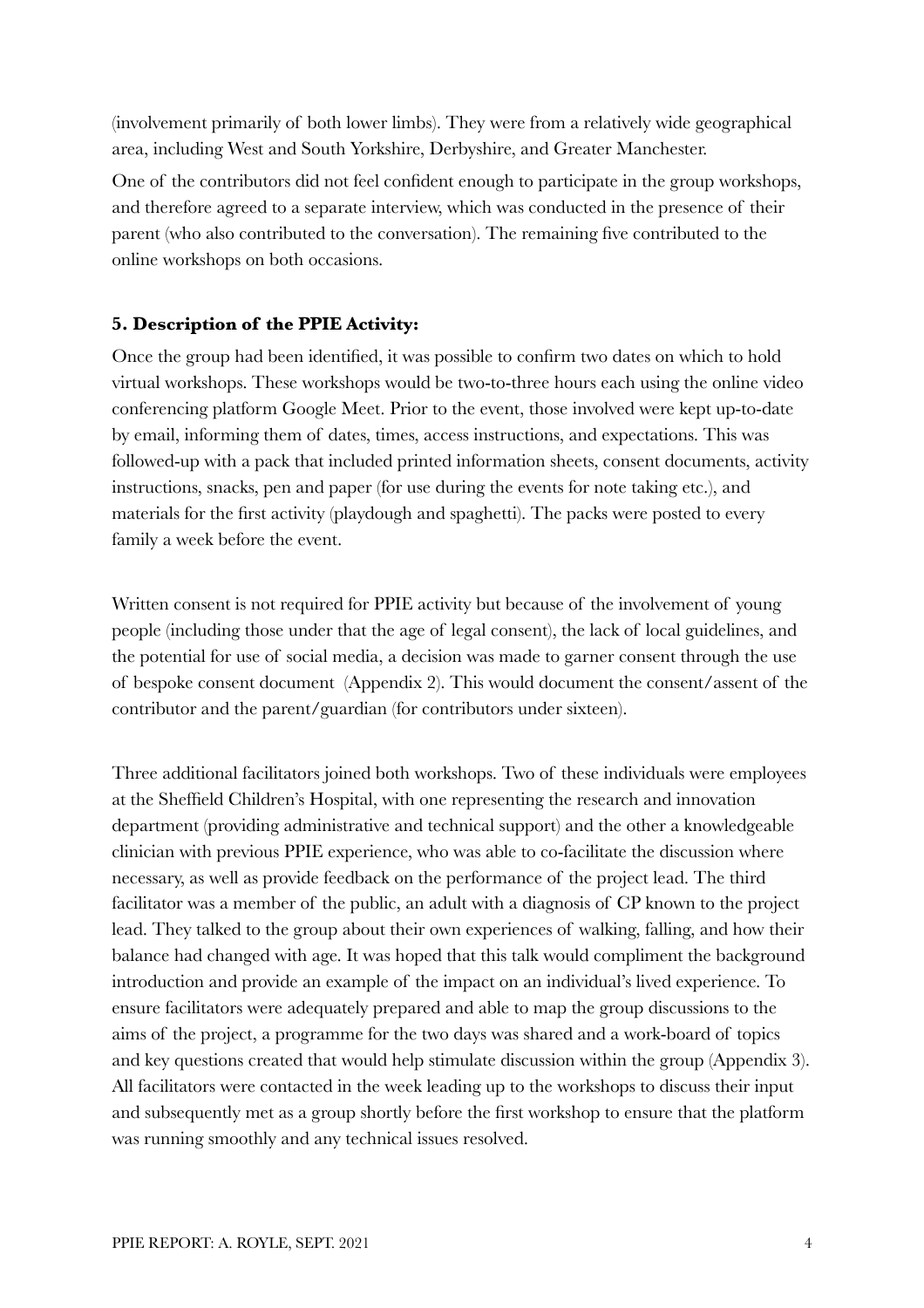Contributors would access the event from their own homes and were encouraged to use their cameras in order to increase a sense of connection with the group and check how actively individuals were participating or listening. They were also encouraged to have an adult they trusted available (but not actively on the call) should they require any support during the event. They were also provided by a mobile number of one of the team to contact if there were any issues (for example, internet drop-outs).

All contributors were able to access Google Meet with the link provided without any further support. The first workshop began with introductions and an outline of the workshop ground-rules, schedule, and aims. A short presentation on the background of the proposal followed, including why the topic was important to clinicians, what is known about the topic so far, what the research might add to our understanding, and how it could be clinically beneficial. Informal interactive elements to this presentation were included (e.g. guessing how much of the time spent walking is on one leg) to encourage active participation early on. A further presentation lead by the member of the public on their own experiences followed before the conversation opened up to the group more formally, details of which are documented below.

Two supplemental actives were planned for the workshops. The first required contributors to photograph or film locations or obstacles that they found challenging prior to the workshop, which would be shared with the group as a way to explore environmental factors that impeded mobility, and the effect these had on the lives of the young person/people. The second activity was designed as an ice-breaker at the start of the group discussions in the first workshop. It was also intended to explore the different interpretations of stability and balance, providing a spring-board for conversations focussed on the definition of dynamic stability and balance as it relates to human mobility, and what terms should be used by the group going forward. This activity involved creating a structure built of spaghetti and playdough. Half of the contributors were asked to build the 'tallest and most well balanced' structure possible, the other half asked to build the 'tallest and most stable' structure possible. Comparisons between the different structures made, and the thought processes behind them were shared before the conversation developed further.

Two weeks would elapse between the workshops, which provided an opportunity to reflect on the content of the first and plan for follow-up on questions or topic-areas that were underexplored or required clarification.

The topics covered in the first workshop included: understanding and exploring what dynamic stability and balance meant to the young people, whether they perceived balance as a limiting factor in their own walking, whether they experienced regular falls or fear of falling,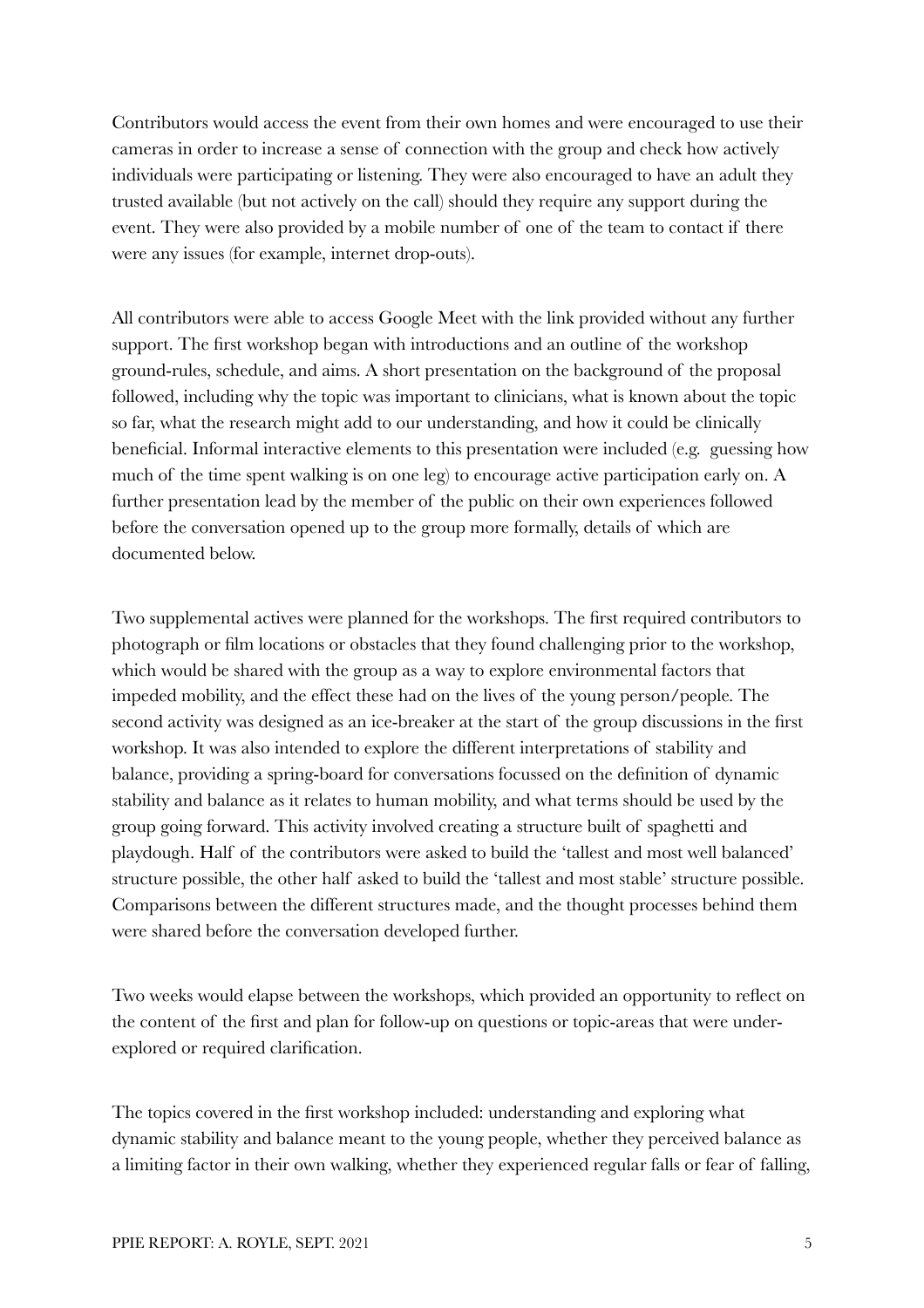and how this had changed from being younger children. The second workshop began with a summary of the first before moving on to discussing goal setting (has balance been discussed with a clinician? Was improving your balance ever an aim of intervention?), their experiences of using the gait lab service and the information this generates, whether they felt a measure of walking balance would be of potential benefit to them, and whether they utilised devices to monitor activity or health more generally (e.g. pedometers, heart rate monitors).

Both workshops and the one-on-one interview were recorded and have been saved on a secure server at the Sheffield Children's Hospital.

# **6. Discussion:**

The following discussion is based on the recorded workshops and interview. Reflections have also been discussed between the facilitators to explore key points and check for alternative interpretations. All contributions have been anonymised and some discussions may be paraphrased. Direct quotes have also been included where required.

6.1. Defining Dynamic Stability and Balance:

*"[Balance means] standing on your own two feet" Anonymous contributor*

The activity in which contributors are asked to build the tallest structure from the playdough and spaghetti was well received, with laughter helping to break the tension and a create a palpable sense of growing ease. One person could not participate, as an unplanned hospital admission that day meant they could not access their materials. Another mislaid theirs, and improvised with shelving planks instead (against advice!). The task was useful as an informal opportunity to begin talking with each other and become accustomed to the virtual format before discussions took a more consequential turn. It also lead to a conversation about how balance and dynamic stability were interpreted by the group.

On the whole, it seemed that the group were comfortable with using the term 'balance' and had an intuitive understanding of its meaning that would be consonant with clinical definitions (broadly, the ability of an individual to maintain or return to a state of equilibrium, remain upright and prevent a fall). Interestingly, several group members started to link balance with other characteristics, such as 'consistency' and 'stability', where consistency referred to the ability to maintain gait speed irrespective of the environment (such as uneven ground) and stability was the state achieved through balance (i.e. remaining upright). This former observation lead to a question regarding the repercussions of 'walking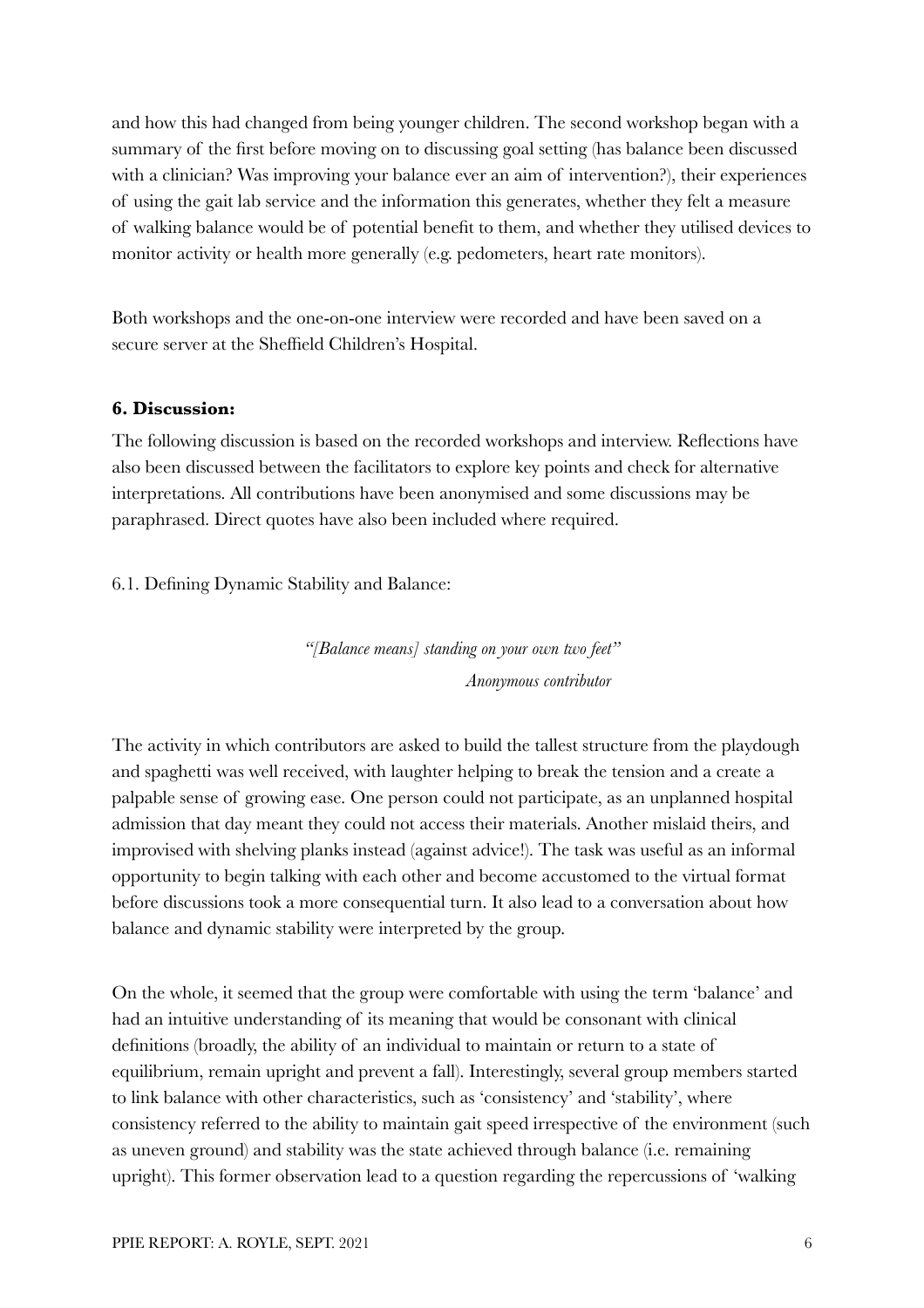with impaired balance' without necessarily prejudicing the conversation to only focus on fall avoidance; in other words, how does poor balance effect walking ability? The responses included "walking more slowly", a perception of general increased difficulty, increased risk of tripping, and increased risk of falling. These responses confirmed the idea that walking balance (or dynamic stability) is perceived to be closely aligned with walking performance more generally, that slower speeds are perceived as mechanism to maintain balance or stability, and that a failure in this endeavour is principally linked to falling.

On the definition of 'dynamic stability' the group were less forthcoming, with the exception of the observation that "balance is what makes you stable". When asked directly, most agreed that they did not have an intuitive understanding of what this term meant. This will be important to consider when designing lay summaries and questionnaires in the future in order to avoid confusing language or misinterpretation. No consensus was made on the use of 'walking balance' as an alternative as the conversation faltered and required a change of direction to maintain momentum. However, based on the discussion about 'balance' (above), there appears to be sufficient alignment of concepts between contributors and clinical definitions to be used as an acceptable alternative.

6.2 Personal Experiences of Balance and Falling:

All six of the contributors had personal experiences of falling, or making adjustments to avoid falling by changing how they walked and the activities in which they participated.

> *"My balance isn't the best…because of surgery, there are repercussions if I fall" Anonymous Contributor*

For two of the six, there was an increased sense of "vulnerability" associated with having impaired walking balance. Another talked about feeling very anxious when in challenging or public environments. For one, this was because of a perception of being at higher risk of injury should they fall due to their previous surgery. Whether caution has been advised longterm by their surgeon or not is unclear, however, it is important to note the strong psychological and emotional links that are being drawn by these contributors, highlighting the need to address the psychosocial impact of balance and falls for young people with CP.

A further contributor added that, for them, it was not just about feeling vulnerable but appearing to be vulnerable to others. Several people agreed that they disliked the idea of others noticing if they had difficulty with walking, with one expressing frustration at the occurrences in which they felt that other people had made an assumptions about how stable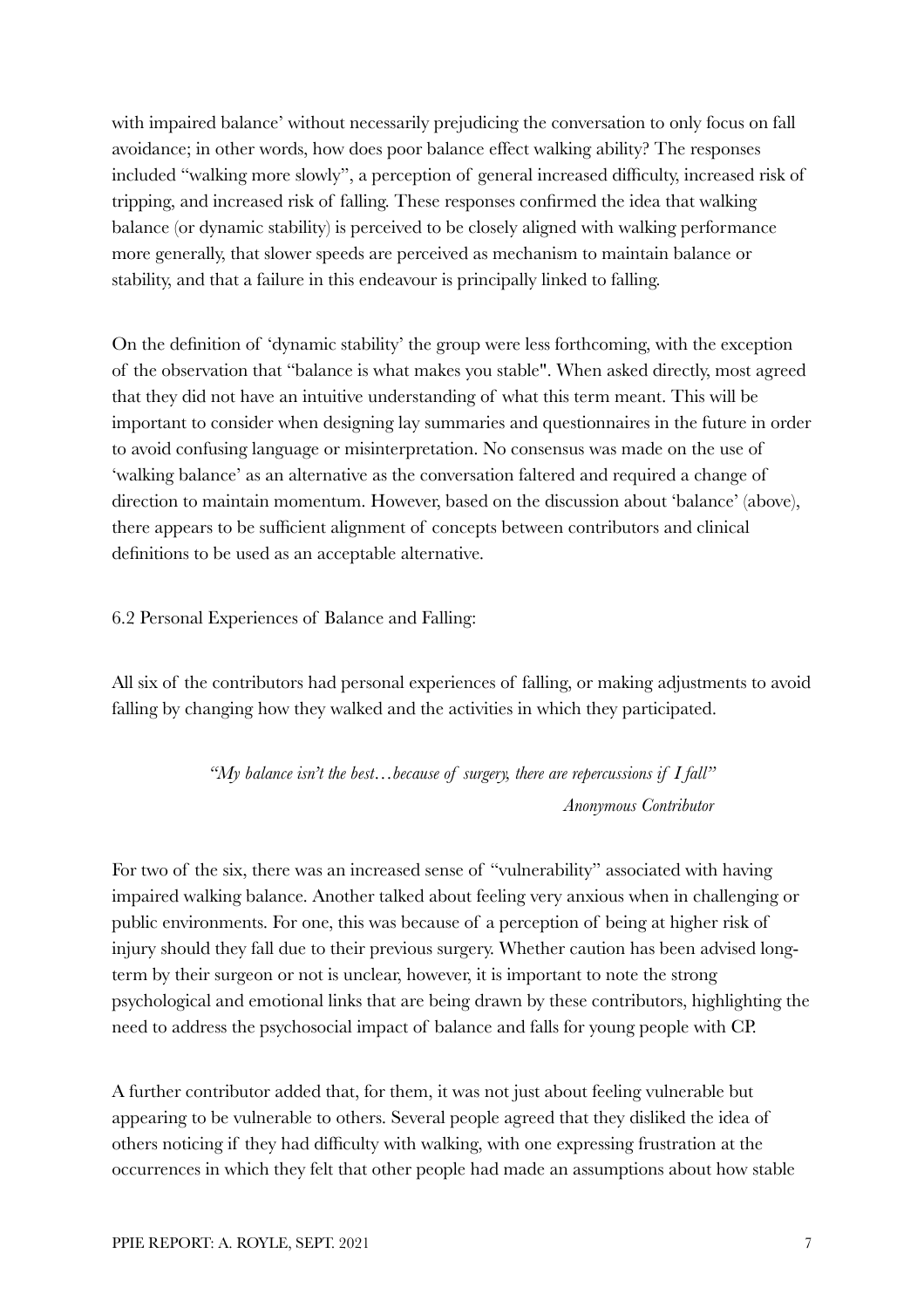they were: "I can look unstable to others but that doesn't mean I'm going to fall…it's just how I walk". Indeed, there was a general consensus that one of the worst aspects of having a fall was the unwanted attention from others, particularly strangers, even if it was well-meaning. These falls were talked about as being "humiliating" and "embarrassing". For some, this was worse as a teenager, as it was seen as 'normal' for young children to fall over but less usual for older children and adolescents. For others, they talked about being more used to falls, of being more accepting of their 'limitations', indicating that they had developed a type of resilience ("I was used to it by then"). One contributor added that although they were very self-conscious in public, they were far less so in their school setting because they felt that 'everyone knew me or knew about me'. In other words, their disability was more common knowledge and thus paid less attention to, which made them feel more comfortable in this environment. Another factor to consider in future research, therefore, is the relationship of the impairment (and the individual) to the environment.

Several of the contributors acknowledged that there were activities they avoided because of a perception of risk: "I want to be able to do stuff that other people can do, but I can't". The examples given typically related to sporting activities and in one instance to family walks. Several factors limited their participation, including: fear of injury and pain; enjoyment of activities; fatigue; and other people's perception of risk. Walking balance was directly attributed to the (in)ability to enjoy certain activities because of the additional concentration required to remain mindful of the environment and certain obstacles (e.g., uneven ground). This was further related to fatigue and an inability to appreciate other aspects of their environment (such as 'the view' or wildlife). Additionally, two contributors talked about having to sit-out of P.E. because their teachers perceived it as too high risk: "I was never allowed to do P.E. because of my disability, because of my balance…I wanted to but they never allowed me". And: "I don't want to sit out but I have to because of my safety…the teachers said that [P.E.] would hurt me". The alternative provision in one instance was further Math homework. These experiences further highlight the multi-dimensional impact of impaired walking balance and the profound affect that it can have on participation in everyday activities, including sport, which is universally recognised as a crucial factor in maintaining health and wellbeing, especially for those with CP. It will also be important to consider the relationship of walking balance with energetics, fatigue, and dual tasking.

A further factor identified by the group was the requirement to make practical adjustments to their everyday lives, for example planning ahead to ensure they always have someone with them in case of a fall (as they struggled to get off the floor again), leaving classes early to avoid busy corridors, and taking stairs more slowly, more cautiously. These were generally seen as reasonable adjustments and not identified as a priority for change by the individuals, but it is useful to reflect on the wider impact of walking balance and the mitigation strategies employed by some.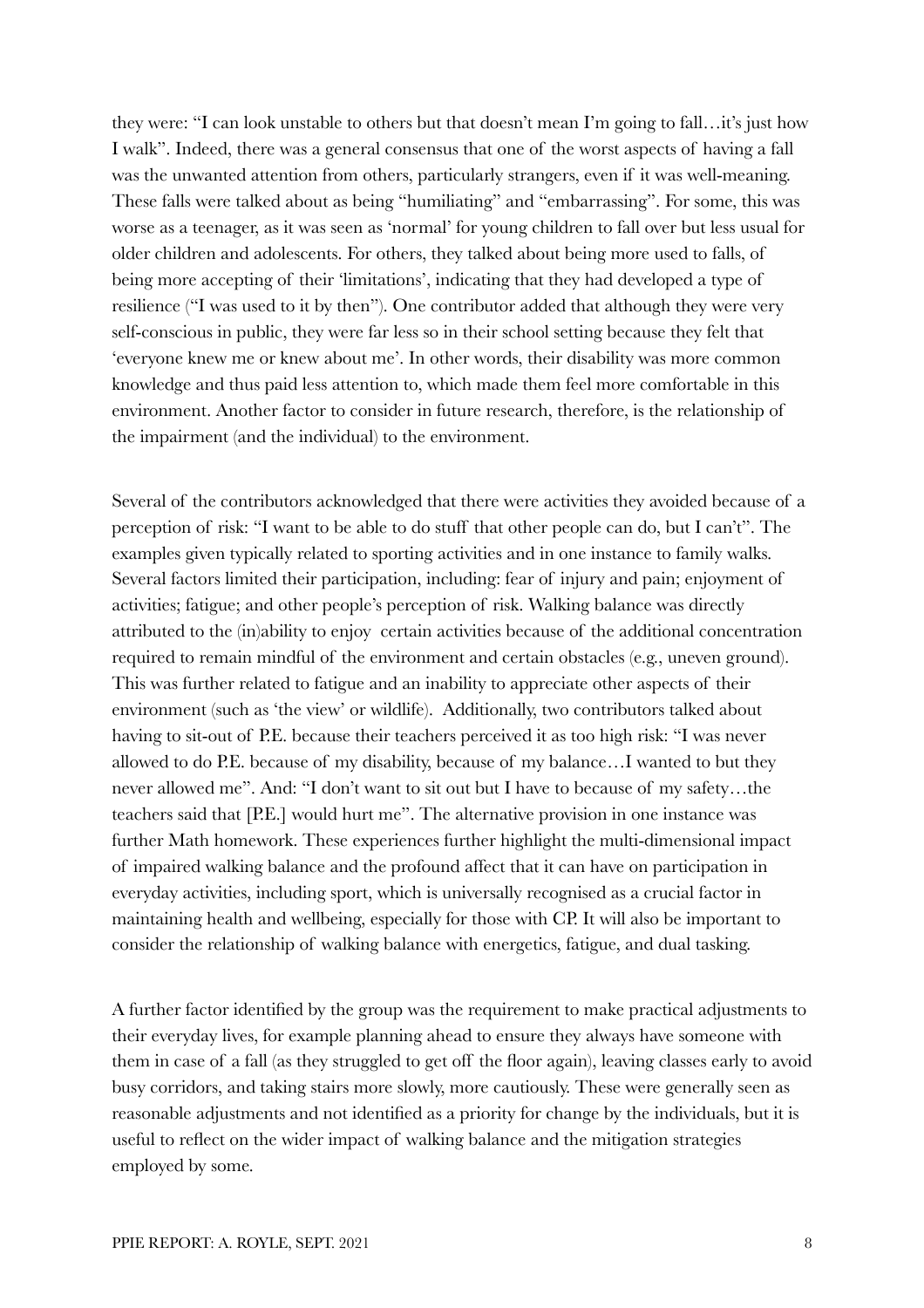A summary of the extrinsic (environmental) and intrinsic (individual) factors linked to walking balance by the contributors can be found in Table 1.

| <b>Extrinsic Factors</b>                               | <b>Intrinsic Factors</b>             |
|--------------------------------------------------------|--------------------------------------|
| Open spaces                                            | Self-awareness and risk assessment   |
| Crowds                                                 | Self-confidence                      |
| Uneven ground                                          | Anxiety and fear                     |
| Wet or icy (slippery) ground                           | Concentration                        |
| Doorways and thresholds                                | Fatigue                              |
| Steps and stairs                                       | Eye-sight                            |
| Tight spaces (indoors)                                 | Pain                                 |
| Unfamiliar environments                                | Resilience                           |
| Expectations of others                                 | Ability to fall 'safely'             |
| Availability of resting places or supportive furniture | Strength                             |
| Task requirements (e.g. carrying objects)              | Balance                              |
| Walking aids                                           | Walking function                     |
|                                                        | Motivation (ability to enjoy a task) |

# 6.3 How Balance and Falls Have Changed With Age:

All six of the contributors reported falling less often with age. There appeared to be a general consensus that this change was related to an increasing self-awareness of their own physical limitations and the ability to identify, assess and avoid risk (such as avoiding cobbles on the street). For some, this self-awareness was linked to a more general change in their understanding of CP. Several contributors also explained the change with reference to the ability to 'save themselves' and fall safely, or to fall in such a way as to avoid injury. Some also talked of feeling better equipped or less upset by the fall itself ("I'm used to it"). This indicated that not only were falls were less frequent but had also become less consequential (from the perspective of pain or injury). However, it is possible that activity participation and further psychosocial sequelae associated with fall avoidance and impaired walking balance may grow in significance despite fall frequency improving, as discussed above. This additional complexity would need to be addressed by any future research. It may also be pertinent to ensure that the research targets a wider age range than originally assumed, including not only young people and adolescents but younger children also.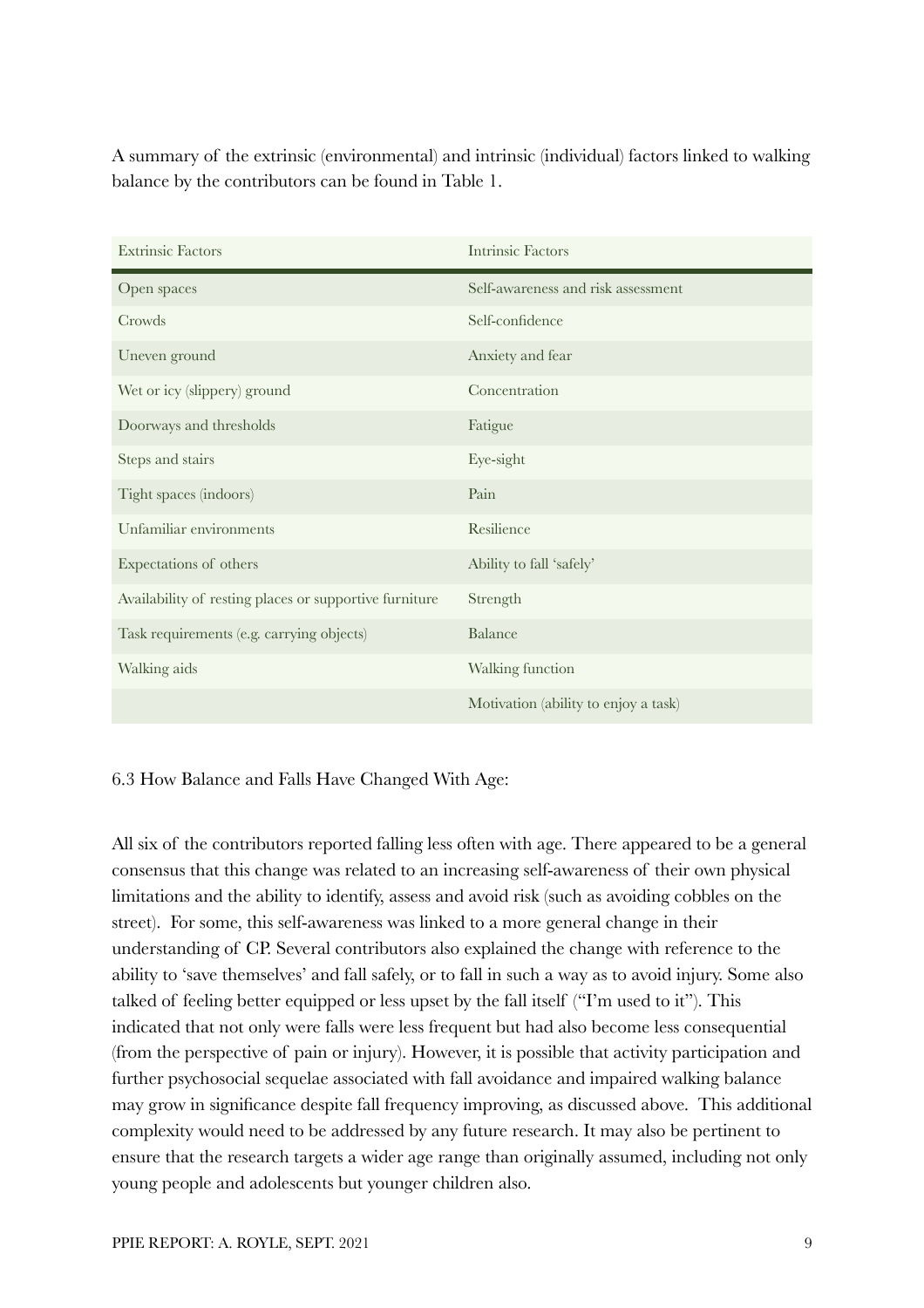# 6.4 Utilisation of Three-Dimensional Gait Analysis and Wearable Technology in Daily Life:

The objective of this topic was to explore how walking balance outcome measures might be accessed, interpreted and used by young people with CP and complement the gait analysis data already available. However, the discussion highlighted a number of important factors that had not been anticipated and pre-empt these questions. First, however, it is necessary to understand something of the gait analysis service appointment and result feedback processes.

Gait analysis appointments are approximately two hours long and typically involve bi-planar video and three-dimensional motional capture data collection, followed by a clinical examination. These data require processing before they can be further analysed and written into a report, which can take up to half a day more. These reports are reviewed at a bimonthly clinic with the multi-disciplinary team, after which any recommendations and clinical decisions are documented and shared with the referring clinician. As such, patients and their families do not receive any initial feedback during the appointment itself. Instead, they are advised that their results will be discussed with them at the next appointment with their referring clinician (typically an orthopaedic surgeon).

It was surprising, therefore, to discover that only one of the six young people involved in the workshop reported having explicitly talked about the results of their gait analysis with their clinician. Four young people did not recall discussing their findings with the referring clinician, one recalled that the results were briefly summarised as "worse". These young people were known to different clinicians, indicating that this experience may not be explained by a single individual. In addition, the one young person that did discuss their results in any detail did not feel like they could understand the results and essentially deferred their decision-making regarding surgery to the consultant in question, although they reported having greater confidence in their decisions because of the use of gait analysis data.

*"I just go along with what you say because…you know what works and I just go along with it and agree because I don't know or understand it"*

*Anonymous contributor*

Despite this, many of the young people interpreted their opportunity to see the 3D model (created on our systems for the purposes of later generating the clinical data used for the analysis) as their feedback from the session, purporting to be able to 'see' the important features and reporting satisfaction in this process. This is not how the model is presented during the clinical session, as it does not represent any meaningfully interpretable data,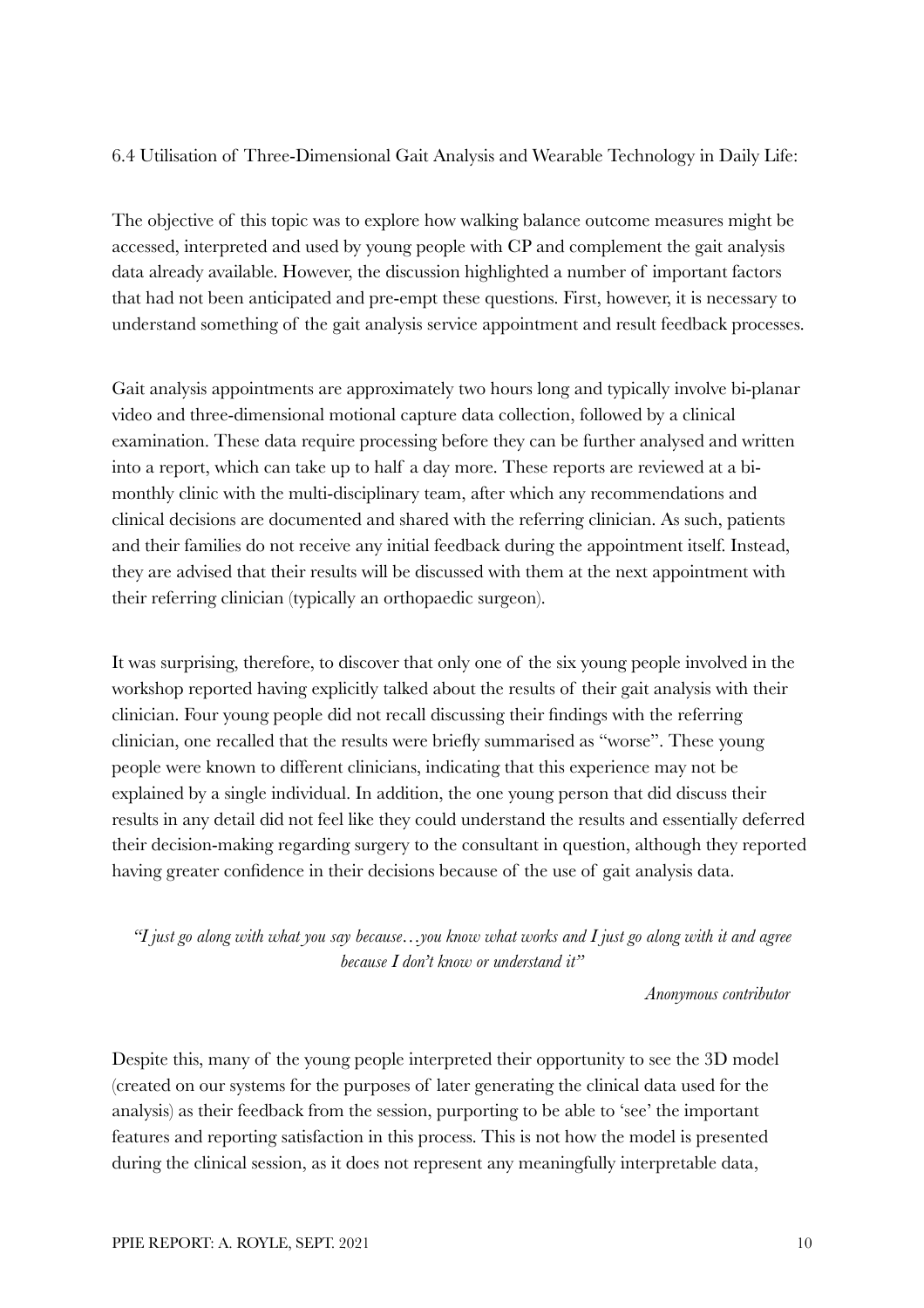although it is generally of interest to the patient due the novelty of seeing oneself recorded in this way.

When asked about whether they would prefer to have better access to the gait analysis results, there was not an immediate up-take from the group. However, it is not clear whether this is because they perceive gait analysis results as difficult to interpret, as being irrelevant to their own goals, or due to uncertainty about the content of these results. The discussion, therefore, turned to how individuals had evaluated the success of previous surgery, which is a key application of gait analysis for orthopaedic surgeons. Several of the contributors talked openly about previous orthopaedic surgery, including de-rotation osteotomies, which are notoriously difficult to judge objectively if relying on visual assessments alone. The general consensus from these individuals was that they relied on functional outcomes, such as being able to run and participate in football or complete a kick in martial arts with both legs, or simply on how walking "felt". There was a perception that gait analysis was more useful for clinicians because "they're not in my body". When asked whether balance had been a specific target of any intervention (physiotherapy, orthotics, or orthopaedic surgery), four of the group couldn't recall explicitly targeting their balance or identify improving balance as a goal with their clinicians. Indeed, goal-setting in general was not identified as routine practice by the contributors. One individual reported having the expectation of improving fall frequency with their surgery, which they judged simply on the number of falls they experienced post operatively. Another contributor recalled trying to improve their balance through physiotherapy programmes when they were younger, the success of which was measured by the type of walking aid they were able to use (i.e. less restrictive types). These reports, therefore, beg the question: how important is it to young people to access objective information about their health, activity, and health? And how does this relate to their emerging sense of autonomy and the expectation that they should be increasingly responsible for - and involved in - their health decision making processes?

More hopefully, four of the group reported having used some form of wearable device or biometric data in the past, such as number of steps or heart rate. When asked, accessing the technology - whether through mobile phones or other wearable products - was not identified as a limitation to using such data, and most agreed that when it was used it was useful as a way to stay motivated when, for example, attempting to maintain a baseline of physical activity. This is important to note, since physiotherapy exercise and stretching programmes were universally described as "boring" and "repetitive". Most agreed that having a more sensitive measure relevant to the exercises they were doing might help with compliance.

### **7. Summary:**

In summary, impaired walking balance was experienced by every member of the PPIE group and closely related with walking ability. The principal concern was one of falls and fall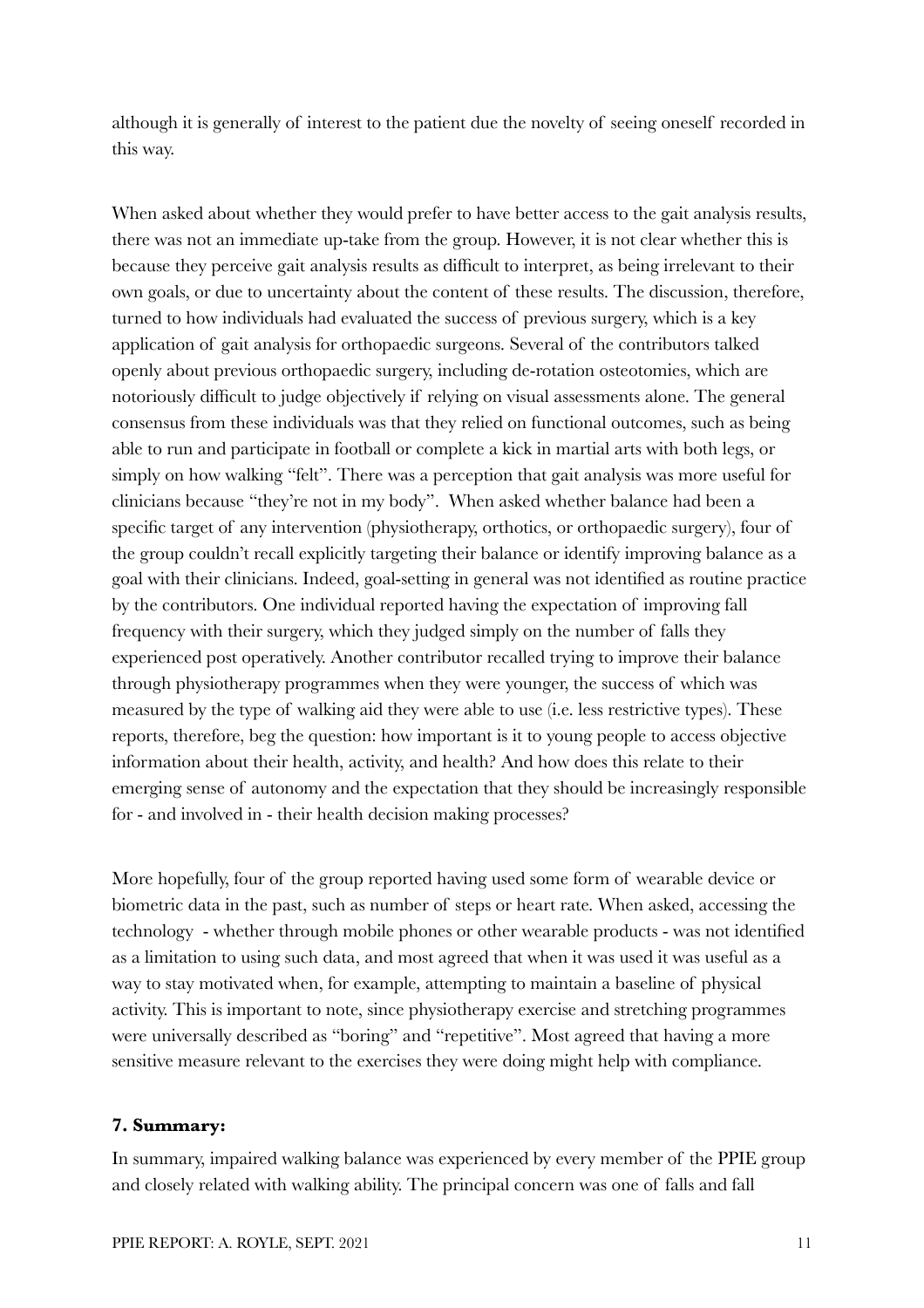avoidance, although some comments also related to the appearance of gait, self-image and self-confidence. Falls and impaired walking balance appears to have a direct impact on the motivation and ability of these individuals to participate in everyday activities and access or enjoy some environments, particularly outdoors. There is a suggestion that psychosocial factors, such as anxiety or feeling self-conscious, are also associated with walking balance. This group discussion, therefore, confirms walking balance and falls as a research priority for young people with CP. In addition, this research will have to consider the effect of walking balance and falls across a wider age range than initially assumed given that fall frequency and risk of injury was considered to be greater in early childhood. Although it remains important to note a trend towards self-awareness and risk avoidance and thus reduced participation in later childhood and adolescence.

The term 'dynamic stability' was not familiar or easily interpreted by the group, although there appeared to be an intuitive understanding of 'walking balance', the term used without issue throughout the group discussions, suggesting that this is a more acceptable term to use in future research proposal, particularly in plain English summaries.

The group's experiences of accessing result from their own gait analysis was more mixed. Contrary to expectations, only one of the group could recall having discussed these results with their consultant clinician to any significant degree. What's more, these results were not seen as easily comprehendible and therefore did not inform the individual's own decision making, beyond having greater confidence in the advice of their clinician. This raised questions of autonomy and informed decision making, which are evolving but critical concepts during adolescence that may be closely related to compliance and positive health choices, the ethical issues not withstanding. In addition, for some individual's within the group gait analysis data was not perceived as critical to the task of understanding their own walking ability, including their response to surgery. Rather, they appeared satisfied rely on 'feel' or functional targets, such as walking with sticks instead of a frame. A separate service improvement project has been initiated to explore how representative these experiences are of gait analysis service users, including addressing how results are currently accessed and used by children, young people, and their families.

Future research into walking balance and falls in children and young people with CP should consider: how these concepts change with age; how they relate to walking function (including kinematics and compensatory strategies); how waking balance behaves relative to energetics and fatigue; dual-tasking; environmental factors (e.g., not solely applied in the laboratory environment); the impact on participation and psychosocial wellbeing; and how the information should be presented to service users and clinicians alike.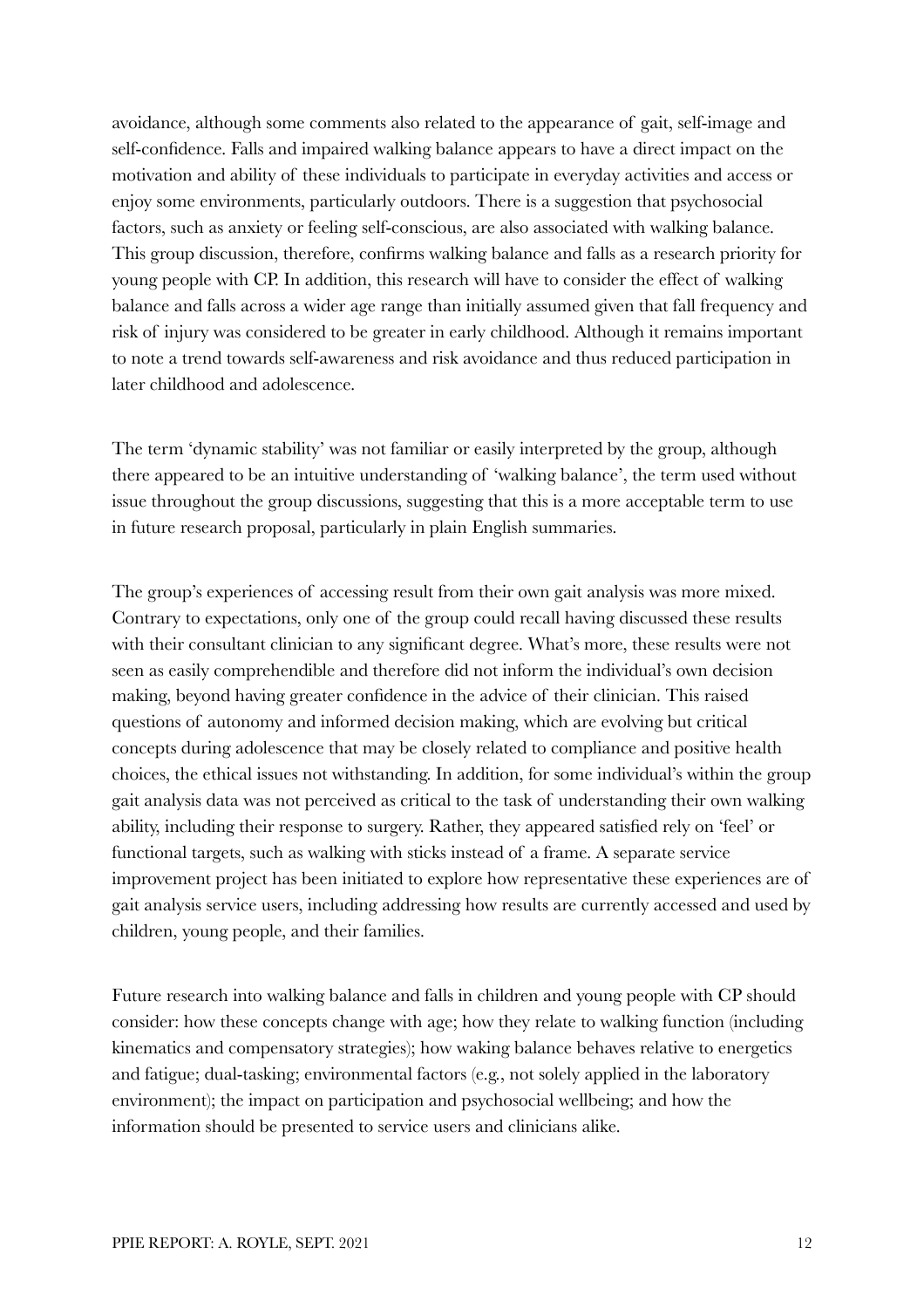# **8. Reflections:**

8.1 What Went Well:

In general, this PPIE project went smoothly and broadly as planned. All six contributors were recruited within a short time-frame once a more proactive approach was adopted. The discussion and interview had 100% attendance on every occasion, which suggests that online platforms may provide a more convenient method for young people to engage in PPIE. In fact, one member was able to contribute from their hospital bed following an unforeseen admission. Therefore, online workshops may provide an opportunity for individuals to access and contribute to PPIE that would otherwise find it difficult to engage because of difficulty travelling or accessing certain environments. Improving inclusivity is an important consideration for PPIE and although there may be technical barriers to using online platforms, there are clearly some benefits in terms of accessibility.

Due to the convenience of the online format, it was also possible to conduct the workshops over several days without the burden of travel, giving an opportunity to reflect on the course of the conversation and seek clarity or explore related topics.

# 8.2 Challenges:

As discussed, it was not possible to recruit from sources outside of the families I could access directly through my own service. This will be important to consider when designing recruitment strategies for the research itself, including consideration of the barriers for practitioners when recruiting in clinic and the importance of engaging them in the objectives of the research project.

Despite the convenience of the online format, there were some challenges. First, it was difficult to complete the requisite documents prior to and following the workshops. I had to chase people on the phone several times to ensure that consent documents were received prior to the event. Technical competence may be one of the limiting factors (documents had to be signed digitally), however it has been difficult in general to ensure contributors responded to requests remotely, even when sending forms out in the post with stamped and addressed return envelopes. To date, I have had only one questionnaire returned and no feedback from the contributors, with the exception of one email from a parent who said: "[she] really really enjoying it, she's talked about it so much!". Further phone-calls will be made in the coming weeks once enough time as elapsed to give individuals reasonable time to respond to the latest communication. Providing the vouchers to individuals remotely was also more complicated and time-consuming. Had people attended face-to-face sessions, I believe many of these practical issues would have been easier and response rates far better.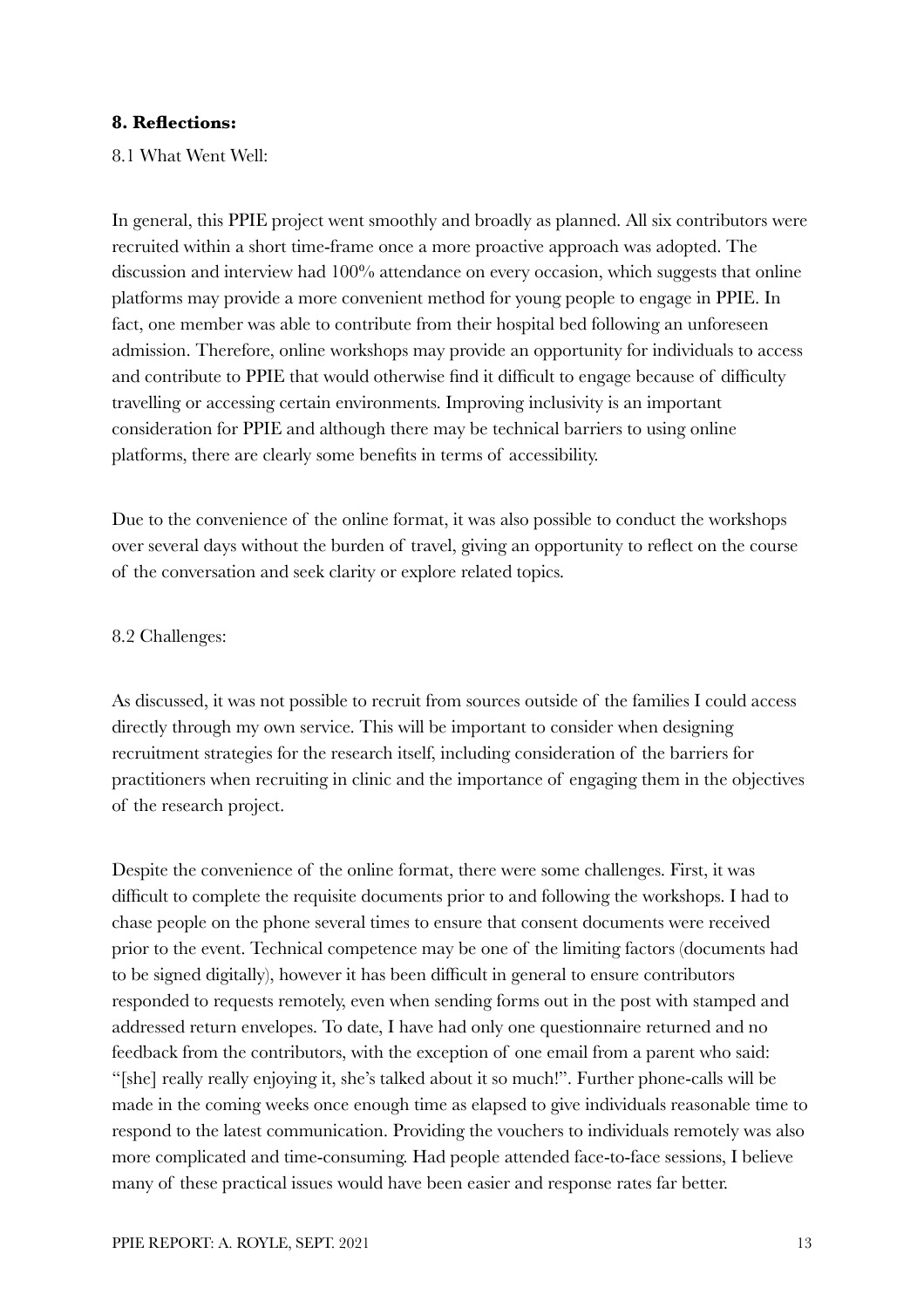The other challenge related to the virtual nature of the workshops relates to the task of fostering a group dynamic and dialogue. The contributors talked very little amongst themselves and were reluctant to speak-up at all unless asked questions directly. To some extent, this may be one of the general challenges of attempting to engage young people in group discussions but I believe it was made harder by the remote nature of the conversations. The discussions, therefore, relied heavily on me being able to essentially conduct a series of semi-structured interviews within the group and whilst there was a lot of important information propagated and shared, it is possible that we missed something more novel and relevant without the group interactions.

Having an experienced PPIE facilitator available was useful as a way to reflect on my own performance. I found the challenge of facilitating these conversations, listening to the answers and responding sensitively, following-up on themes with other members, and keeping track of the session objectives and topic development whilst maintaining momentum a difficult task. Although the activity acted as a good ice-breaker, my first mistake was to pitch my discussion about the definition of terms at a level that even undergraduates may have struggled with, and imply that there was a 'right' answer by getting excited about some responses, rather than framing the conversation to concern only what the terms mean to them (rather than what they 'understand' of the terms, which may be intimidating and prejudice responses). This section felt stilted and broke the momentum and pace generated within the activity. This was recovered during further topics with some gentle guidance of my co-facilitator.

Finally, the method by which the young people remain engaged in the ongoing PPIE (keeping up-to-date with the proposal development and helping with the plain English summary) is unresolved. There was no agreement as to what direct format would be acceptable to the group. Everyone - parents included - preferred for the main communication to be through email with their respective parents. They felt that they were far less likely to respond if I contacted them directly! This will be further discussed during forthcoming phone calls but indicates one of the challenges involved in maintaining a PPIE panel of young people. Before conducting further PPIE activity, I shall seek further advice from services that have a trackrecord in maintaining an active PPIE panel of children and young people (outside of the the SCH Trust).

# **9. Submission Date:**

This PPIE project will inform an application for the NIHR Clinical Doctoral Research Fellowship in April 2023.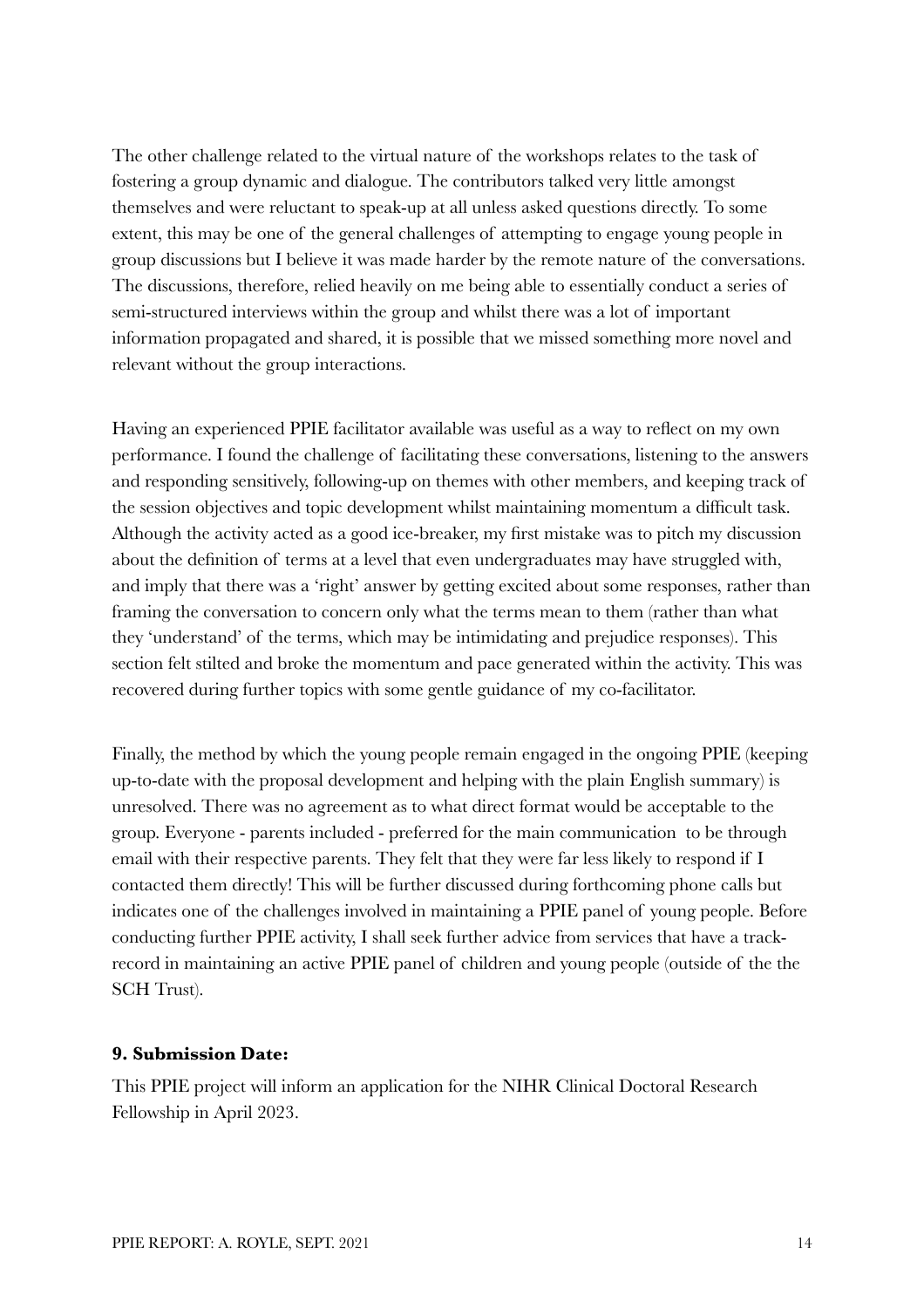# **Appendix:**

Appendix 1: Initial information sheet

Sheffield Children's NHS **NHS Foundation Trust** Falls and Dynamic Stability in Young People with Cerebral Palsy: Patient and Public Involvement and Engagement Information Sheet

#### Project Background:

As a physiotherapist working in the gait laboratory (a service that assesses how young people walk), one of the most common barriers to walking that young people with cerebral palsy talk about is balance. Research supports this observation and suggests that falling and dynamic stability - the ability to maintain balance whilst walking - is a significant problem. Despite this, we still don't know very much about the effect that falls and impaired stability have on the lives of young people, how it relates to other aspects of their walking ability, or how they can be best measured. To help develop research in this vital area, we need to hear from the young people with experience of living and walking with CP. This type of activity is called patient and public involvement and engagement (PPIE).

#### What is the objective of the PPIE?

PPIE helps ensure that research is as relevant as possible to the people it is intended to benefit. As such, the purpose of the workshops is to confirm whether falls, fall avoidance and walking stability are priorities for young people with CP. They will also explore the understanding of key concepts associated with falling, balance and stability. Contributors will be encouraged to share experiences of falling, as well as providing feedback on a questionnaire designed to identify issues with falls and balance. The practicality and potential use of dynamic stability (or balance) measures will also be discussed.

### What will it involve?

Two virtual workshops will be organised at a time that best suits the group. Specific activities will need to be completed prior to the workshops, details of which will be shared no less than a week prior to the event. The workshops will be approximately two hours long, during which contributors will be expected to participate in group discussions and share their own experiences and ideas. Contributors will be encouraged to stay in contact following the workshops by whatever method works best for the group (e.g., email, Twitter), allowing for updates and ongoing conversations as the project develops. Contributors will also be involved in finalising the plain English summary of the final proposal.

#### How will I access the workshops?

The workshops will be hosted online with a virtual conference platform, such as Google Hangouts or Zoom. Details and invitations will be sent out by email. The best experience will be through the use of a home computer or laptop with reliable internet access and a webcam. Experience of safe internet use is a must. There are numerous guides on how to stay safe on the internet for parents and young people, including those available at: www.saferinternet.org.uk.

A smart phone with internet access and camera (facing the user) may also be used if a computer or laptop are not available.

Practicing how and where to access the virtual workshops is recommended before the actual date, which the project lead would be happy to help with if required.

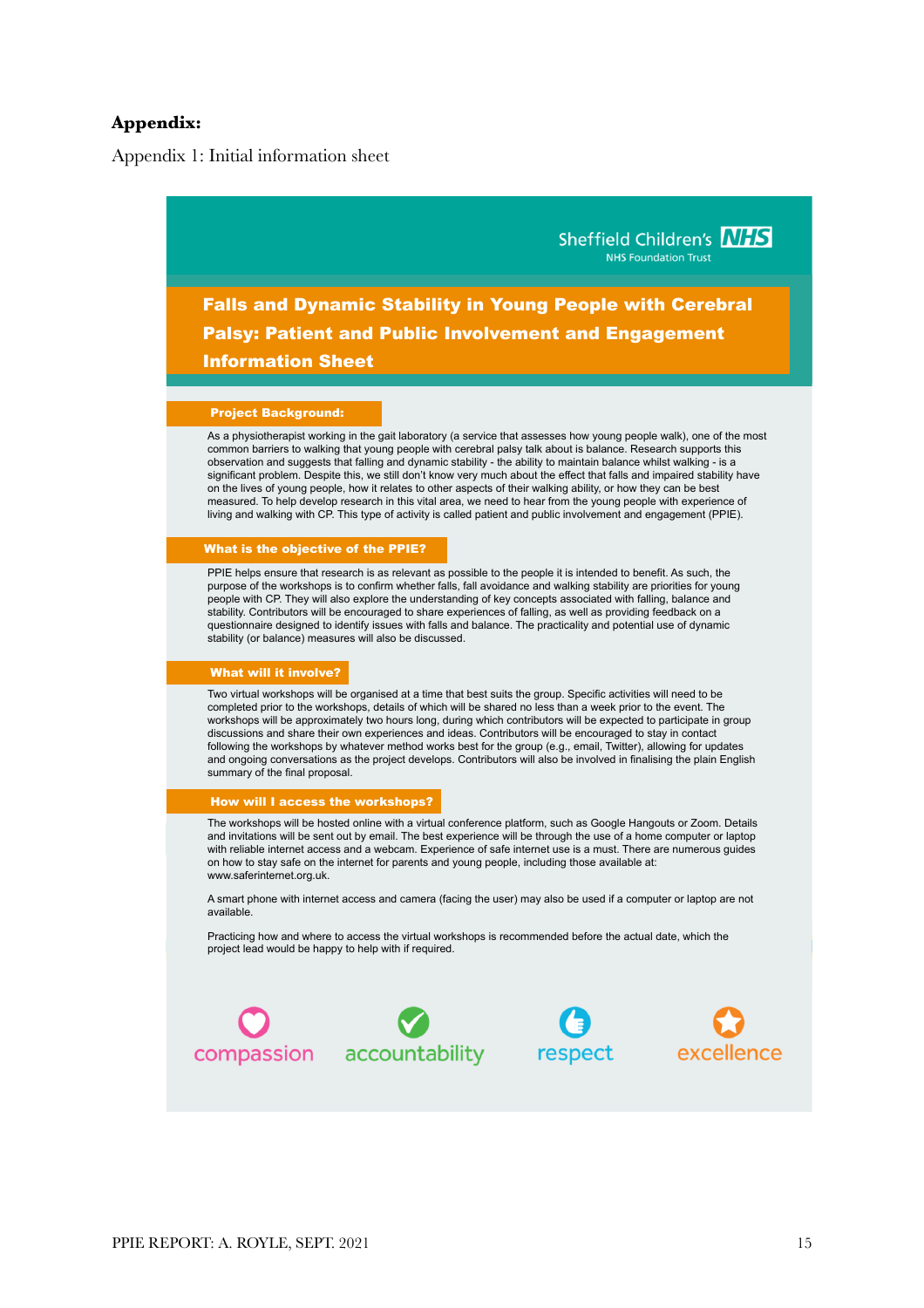Sheffield Children's MHS

**NHS Foundation Trust** 

#### What's in it for me?

This is an opportunity to have your say and gain valuable experience of how research is designed and developed. All contributors will be provided with a certificate to recognise their input.

As a thank you for their time and input, contributors will also be provided with £60 in high street vouchers. This includes the workshops and comments on the final proposal and plain English summary. £5 in remote working costs will also be provided.

#### Are there any risks?

The discussions will be chaired by an experienced health professional employed by the Sheffield Children's Hospital. Respectful, non-judgemental and open conversation is expected of all contributors. It is possible that discussions will involve sensitive topics, such as social embarrassment, or recalling upsetting experiences, and for this reason we advise that each contributor has someone nearby they know can support them if they become upset.

The wellbeing of all contributors is of the utmost importance, so if any information is disclosed that gives cause for concern to the health of that individual, or any other, then the facilitator will have a duty to share this information with relevant bodies in order to protect that individual.

Any PPIE activity is likely to involve third-party software, social media and online platforms, which have their own safety, privacy and confidentiality policies and practices. It is worth familiarising yourself with these, as no platform is completely risk-free or secure. It is worth repeating that experience of safe internet use is essential.

The workshops themselves will be video recorded for use by the project lead to recall conversations and contributions. This video will be stored securely on Sheffield Children's Hospital NHS Foundation Trust servers and deleted after completion of the PPIE (approximately one year).

Any contribution is voluntary and you would be free to withdraw at any time without giving a reason.

#### How can I find out more?

I am happy to answer any questions you have. Please don't hesitate to get in touch. I work clinically, so if I am unable to respond immediately then I will reply at the next available opportunity.

#### Contact details:

Project lead:

Alan Royle, Advanced Physiotherapist, Gait and Motion Laboratory, Ryegate Children's Centre, Sheffield Children's Hospital NHS Foundation Trust

Email: alan.royle@nhs.net

Landline (gait laboratory): 0114 271 7629

Mobile: 07772319882

#### Funding:

These workshops have been funded by the NIHR (National Institute for Health Research) Research Design Service Yorkshire and Humber and completed as part of an NIHR Pre-Clinical Academic Fellowship.







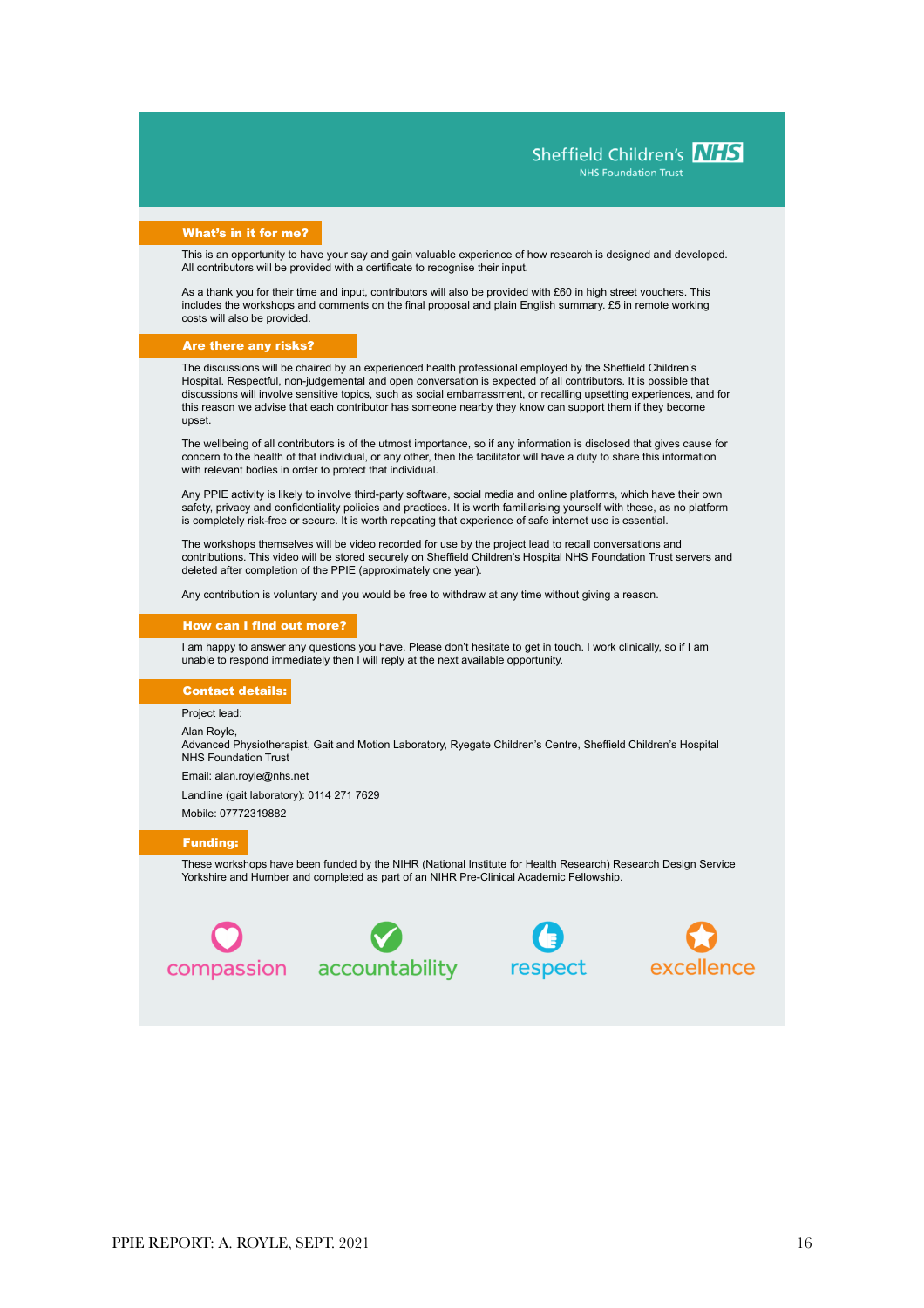

### **Falls, Fall Avoidance and Walking Stability for Young People With Cerebral**  Palsy: Public and Patient Involvement and Engagement (PPIE) Consent Form

The following consent form is for use with the information sheet of the same title (Version 2). Please ensure that you have read this information sheet and asked any questions you have of the project lead, who's contact details can be found at the bottom of the document. If you are happy to participate please complete and sign the consent form below. For those under the age of 16 the document should also be counter-signed by a parent or legal guardian.

|                | <b>Activities</b>                                                                                                                                                                                                                                                 | Initials |
|----------------|-------------------------------------------------------------------------------------------------------------------------------------------------------------------------------------------------------------------------------------------------------------------|----------|
| $\mathbf{1}$   | I confirm that I have read the attached information sheet (Version 2) and have<br>had the opportunity to consider the information and ask questions and had<br>these answered satisfactorily.                                                                     |          |
| 2              | I understand that my participation in the project is voluntary and that I am free<br>to withdraw at any time without giving a reason and without detriment to<br>myself.                                                                                          |          |
| 3              | I agree to the virtual workshops being video recorded (any copies of which will<br>be kept securely on Sheffield Children's Hospital NHS Foundation Trust servers)                                                                                                |          |
| 4              | I agree that anonymised quotations may be used in publications and on social<br>media.                                                                                                                                                                            |          |
| 5              | I agree that data collected may be published in anonymous form in academic<br>books, reports or journals.                                                                                                                                                         |          |
| 6              | I agree that the Sheffield Children's Hospital NHS Foundation Trust research<br>department may contact me in future about other PPIE projects.                                                                                                                    |          |
| $\overline{7}$ | I agree that the project lead may retain my contact details to provide me with<br>feedback.                                                                                                                                                                       |          |
| 8              | I understand that there may be instances where during the course of the project<br>information is revealed which means that the staff members will be obliged to<br>break confidentiality and this has been explained in more detail in the<br>information sheet. |          |
| 9              | I agree to take part in this project.                                                                                                                                                                                                                             |          |

#### **Data Protection**

The personal information we collect and use to conduct this project will be processed in accordance with data protection law.

| Name of Public Contributor1       | Signature | Date |
|-----------------------------------|-----------|------|
| Name of Parent/Legal Guardian     | Signature | Date |
| Name of the person taking consent | Signature | Date |

PPIE consent form v.1 Last updated: June 2021